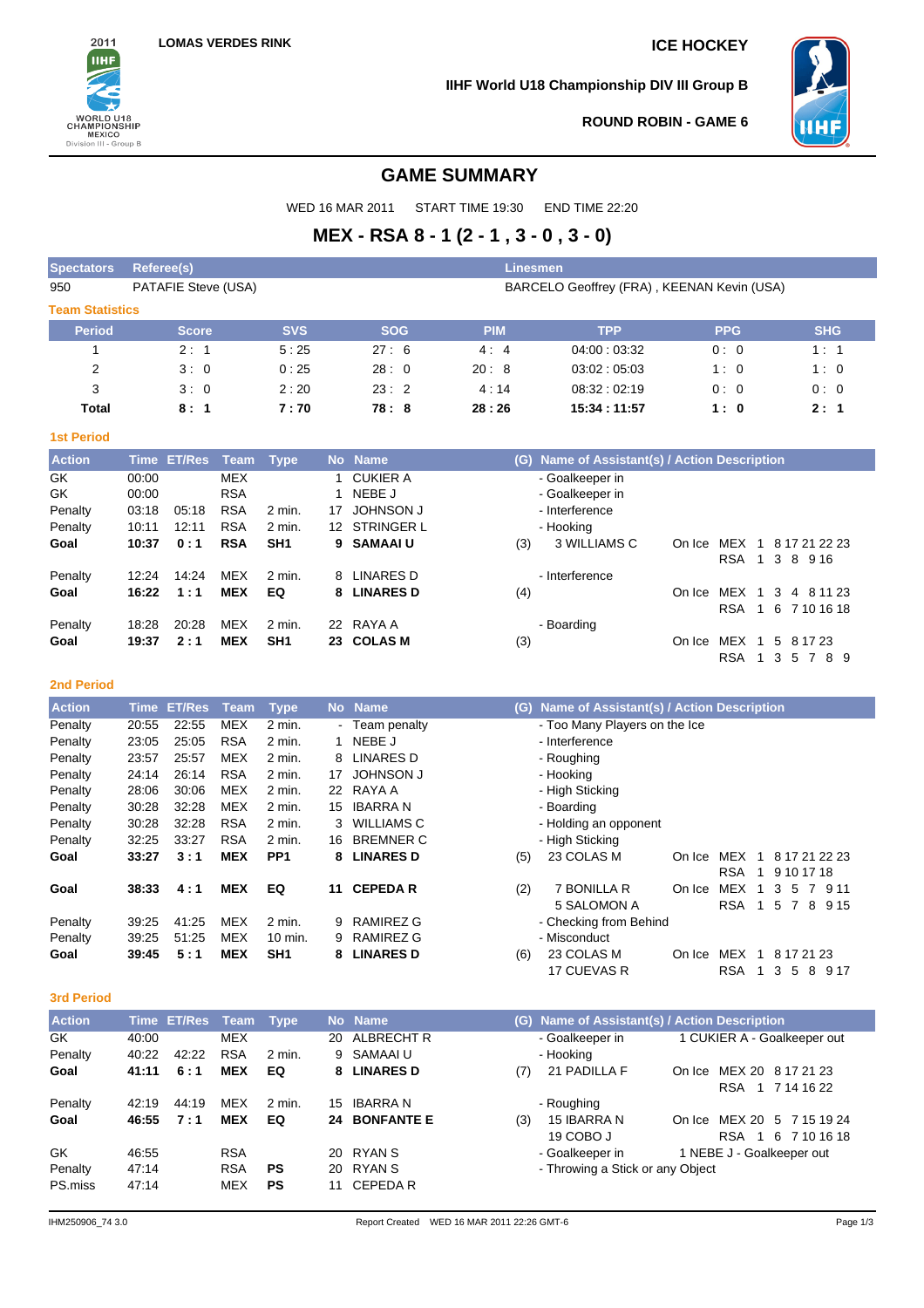

### **IIHF World U18 Championship DIV III Group B**



# **ROUND ROBIN - GAME 6**

| <b>Action</b> |       | Time ET/Res Team |            | <b>Type</b> |    | No Name          | Name of Assistant(s) / Action Description<br>(G)                                                |
|---------------|-------|------------------|------------|-------------|----|------------------|-------------------------------------------------------------------------------------------------|
| Goal          | 47:52 | 8:1              | <b>MEX</b> | EQ          | 8  | <b>LINARES D</b> | 12 JUAREZ E<br>MEX 20 8 12 17 21<br>(8)<br>On Ice<br>21 PADILLA F<br>RSA<br>89<br>-3<br>5<br>-1 |
| Penalty       | 49:11 | 51:11            | <b>RSA</b> | 2 min.      | 14 | MEYER H          | - Cross-Checking                                                                                |
| Penalty       | 51:21 | 53:21            | <b>RSA</b> | 2 min.      | 14 | MEYER H          | - Cross-Checking                                                                                |
| Penalty       | 54:13 | 56:13            | <b>RSA</b> | 2 min.      |    | 4 MARROW K       | - Cross-Checking                                                                                |
| Penalty       | 54:57 | 56:57            | <b>MEX</b> | 2 min.      | 15 | IBARRA N         | - Slashing                                                                                      |
| Penalty       | 54:57 | 56:57            | <b>RSA</b> | 2 min.      | 17 | <b>JOHNSON J</b> | - Roughing                                                                                      |
| Penalty       | 58:22 | 60:00            | <b>RSA</b> | 2 min.      | 6  | KROTZ W          | - Kneeing                                                                                       |
| Penalty       | 59:32 | 60:00            | <b>RSA</b> | 2 min.      | 17 | <b>JOHNSON J</b> | - Tripping                                                                                      |
| GK            | 60:00 |                  | MEX        |             |    |                  | 20 ALBRECHT R - Goalkeep                                                                        |
| GK            | 60:00 |                  | <b>RSA</b> |             |    |                  | 20 RYAN S - Goalkeeper out                                                                      |

# 20 ALBRECHT R - Goalkeeper out

On Ice MEX 20 8 12 17 21 22 RSA 1 3 5 8 9 17

#### **Goalkeeper Records**

### **Team : MEX - Mexico Team : RSA - South Africa**

| No Name             | <b>SOG</b> | <b>SVS</b> | <b>MIP</b> | No Name        | <b>SOG</b> | <b>SVS</b> | <b>MIP</b> |
|---------------------|------------|------------|------------|----------------|------------|------------|------------|
| CUKIER Allan        |            |            | 40:00      | NEBE Jack      | 60         | 53         | 46:55      |
| 20 ALBRECHT Richard |            |            | 20:00      | 20 RYAN Steven |            |            | 13:05      |

#### **Game Statistics**

|                 | Team: MEX (black)        |          |             |            |                |                |                      |           |                |             |
|-----------------|--------------------------|----------|-------------|------------|----------------|----------------|----------------------|-----------|----------------|-------------|
|                 |                          |          |             |            |                |                | <b>Shots on Goal</b> |           |                |             |
| No Pos Name     |                          | G        | A           | <b>PIM</b> | 1              | $\overline{2}$ | 3 <sup>2</sup>       | <b>OT</b> | <b>TS</b>      | $+/-$       |
| 8 D             | LINARES Diego +A         | 5        | $\mathbf 0$ | 4          | 3              | 5              | $\overline{2}$       |           | 10             | $+4$        |
| 12 D            | JUAREZ Eugenio           | 0        |             | 0          | $\overline{2}$ | 1              | 2                    |           | 5              | $+1$        |
| 17F             | CUEVAS Ruben +A          | 0        | 1           | 0          | $\overline{2}$ | 5              | 4                    |           | 11             | $+3$        |
| 21 D            | PADILLA Francisco +C     | 0        | 2           | 0          | 3              | 1              | 1                    |           | 5              | $+2$        |
| 22F             | RAYA Alejandro           | 0        | 0           | 4          | $\overline{4}$ | 1              | 2                    |           | $\overline{7}$ | $\mathbf 0$ |
| 4F              | RIVACOBA Miguel          | 0        | 0           | 0          | 0              | 0              | 0                    |           | 0              | $+1$        |
| 15F             | <b>IBARRA</b> Nestor     | 0        | 1           | 6          | 1              | 0              | 1                    |           | 2              | $+1$        |
| 19 <sub>D</sub> | COBO Jean                | 0        |             | 0          | 0              | 2              | 3                    |           | 5              | $+1$        |
| 23 D            | COLAS Miguel (BP)        |          | 2           | 0          | 8              | 4              | 1                    |           | 13             | $+3$        |
| 24 F            | <b>BONFANTE Estefano</b> |          | 0           | 0          | 0              | 4              | $\overline{2}$       |           | 6              | $+1$        |
| 3F              | PEREZ GALICIA Andres     | 0        | 0           | 0          | 0              | 0              | $\mathbf 0$          |           | 0              | $+2$        |
| 5F              | <b>SALOMON Arie</b>      | 0        | 1           | 0          | $\mathbf 0$    | 3              | 1                    |           | 4              | $+3$        |
| 7 D             | <b>BONILLA Raul</b>      | 0        | 1           | 0          | 0              | 1              | 0                    |           | 1              | $+2$        |
| 9 D             | RAMIREZ Gonzalo          | 0        | 0           | 12         | 0              | 0              | 0                    |           | 0              | $+1$        |
| 11 F            | CEPEDA Rodrigo           | 1        | 0           | 0          | 4              | 1              | $\overline{2}$       |           | $\overline{7}$ | $+2$        |
| 6 D             | <b>FLEGMANN Eduardo</b>  | 0        | 0           | 0          | 0              | 0              | $\boldsymbol{2}$     |           | $\overline{2}$ | 0           |
| 16 F            | <b>OLIVER Alejandro</b>  | 0        | 0           | 0          | 0              | 0              | $\mathbf 0$          |           | 0              | 0           |
| 18 D            | <b>FLORES Kaleb</b>      | 0        | 0           | 0          | 0              | 0              | 0                    |           | 0              | 0           |
| 1 GK            | <b>CUKIER Allan</b>      | 0        | 0           | 0          | 0              | 0              | 0                    |           | 0              |             |
| 20 GK           | <b>ALBRECHT Richard</b>  | $\Omega$ | 0           | 0          | 0              | 0              | $\mathbf 0$          |           | 0              |             |
| <b>Total</b>    |                          | 8        | 10          | 26         | 27             | 28             | 23                   |           | 78             |             |

### **Head Coach :** de la GARMA Diego

| Team: RSA (white) |                      |    |                      |            |   |   |   |           |     |       |  |
|-------------------|----------------------|----|----------------------|------------|---|---|---|-----------|-----|-------|--|
|                   |                      |    | <b>Shots on Goal</b> |            |   |   |   |           |     |       |  |
| No Pos Name       |                      | G. | А                    | <b>PIM</b> |   |   |   | <b>OT</b> | TS. | $+/-$ |  |
| 3 D               | WILLIAMS Chad +C     | 0  |                      | 2          |   | 0 | 0 |           |     | $-2$  |  |
| 5 F               | <b>CARELSE Luke</b>  | 0  | 0                    | 0          |   | 0 |   |           | 2   | $-4$  |  |
| 8 F               | <b>BOTHA Jacques</b> | 0  | 0.                   | 0          |   | 0 | 0 |           |     | $-3$  |  |
| 9 F               | SAMAAI Uthman +A     |    | 0                    | 2          | 2 | 0 | 0 |           | 2   | $-3$  |  |
| 17 D              | JOHNSON Jade +A      | 0  |                      | 8          | 0 | 0 | 0 |           | 0   | $-2$  |  |